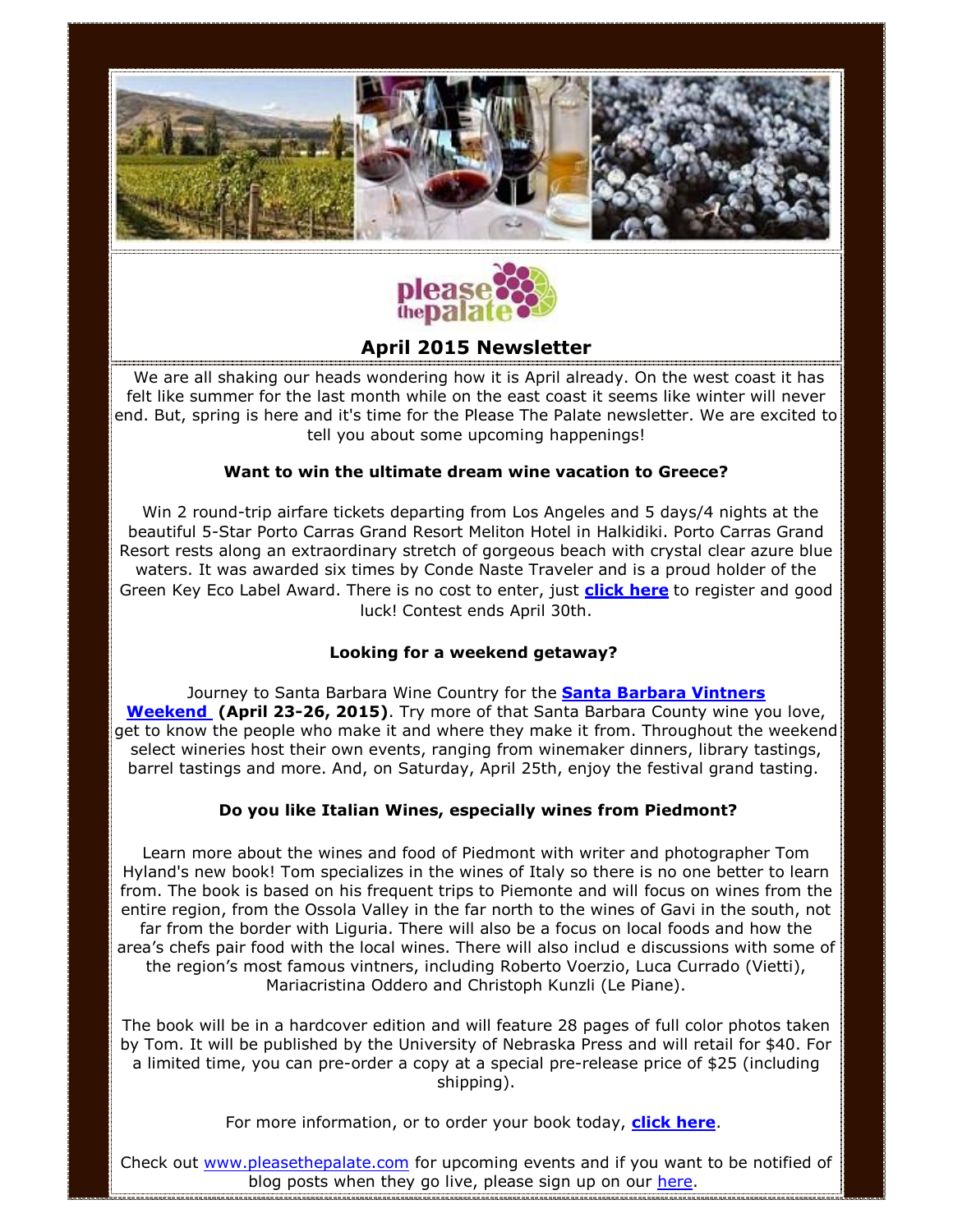# **LOS ANGELES**

[Power Lunch in Beverly Hills](http://www.swiftpage4.com/SpeClicks.aspx?X=2W14NDK5MC4HFQ9K05Y9WW)  [at Freds at Barneys New York](http://www.swiftpage4.com/SpeClicks.aspx?X=2W14NDK5MC4HFQ9K05Y9WW) 

[Smoke + Meat at Odys +](http://www.swiftpage4.com/SpeClicks.aspx?X=2W14NDK5MC4HFQ9K06Y9WW)  [Penelope](http://www.swiftpage4.com/SpeClicks.aspx?X=2W14NDK5MC4HFQ9K06Y9WW)

[A Perfect Pairing at Redbird](http://www.swiftpage4.com/SpeClicks.aspx?X=2W14NDK5MC4HFQ9K07Y9WW) 

[Bring On The Meat at Fogo de](http://www.swiftpage4.com/SpeClicks.aspx?X=2W14NDK5MC4HFQ9K08Y9WW)  [Chão](http://www.swiftpage4.com/SpeClicks.aspx?X=2W14NDK5MC4HFQ9K08Y9WW) 

[A Dining Experience That](http://www.swiftpage4.com/SpeClicks.aspx?X=2W14NDK5MC4HFQ9K09Y9WW)  [Does Not Please The Palate](http://www.swiftpage4.com/SpeClicks.aspx?X=2W14NDK5MC4HFQ9K09Y9WW)

[New Orleans Comes to LA at](http://www.swiftpage4.com/SpeClicks.aspx?X=2W14NDK5MC4HFQ9K0AY9WW)  [Preux & Proper](http://www.swiftpage4.com/SpeClicks.aspx?X=2W14NDK5MC4HFQ9K0AY9WW) 

[Monday is Valencian Putxero](http://www.swiftpage4.com/SpeClicks.aspx?X=2W14NDK5MC4HFQ9K0BY9WW)  [Night at Smoke.Oil.Salt.](http://www.swiftpage4.com/SpeClicks.aspx?X=2W14NDK5MC4HFQ9K0BY9WW) 

[Hearty Brunch at The Old](http://www.swiftpage4.com/SpeClicks.aspx?X=2W14NDK5MC4HFQ9K0CY9WW)  [Place Cornell](http://www.swiftpage4.com/SpeClicks.aspx?X=2W14NDK5MC4HFQ9K0CY9WW) 

[Sushi Tsujita Los Angeles](http://www.swiftpage4.com/SpeClicks.aspx?X=2W14NDK5MC4HFQ9K0DY9WW) 

[Aestus Restaurant](http://www.swiftpage4.com/SpeClicks.aspx?X=2W14NDK5MC4HFQ9K0EY9WW) – Santa [Monica Newest Dining](http://www.swiftpage4.com/SpeClicks.aspx?X=2W14NDK5MC4HFQ9K0EY9WW)  **Destination** 

[Cadet Santa Monica](http://www.swiftpage4.com/SpeClicks.aspx?X=2W14NDK5MC4HFQ9K0FY9WW) 

[Tacos, Mezcal and Crickets at](http://www.swiftpage4.com/SpeClicks.aspx?X=2W14NDK5MC4HFQ9K0GY9WW)  **Tacoteca** 

[A Hidden Gem: Saint Martha](http://www.swiftpage4.com/SpeClicks.aspx?X=2W14NDK5MC4HFQ9K0HY9WW)  **Restaurant** 

[Go Nuts at Spread PB in](http://www.swiftpage4.com/SpeClicks.aspx?X=2W14NDK5MC4HFQ9K0IY9WW)  [Studio City](http://www.swiftpage4.com/SpeClicks.aspx?X=2W14NDK5MC4HFQ9K0IY9WW)

[Dinner and Music at](http://www.swiftpage4.com/SpeClicks.aspx?X=2W14NDK5MC4HFQ9K0JY9WW)  [Spaghettini & the Dave Koz](http://www.swiftpage4.com/SpeClicks.aspx?X=2W14NDK5MC4HFQ9K0JY9WW)  [Lounge Beverly Hills](http://www.swiftpage4.com/SpeClicks.aspx?X=2W14NDK5MC4HFQ9K0JY9WW)

[Marino Ristorante](http://www.swiftpage4.com/SpeClicks.aspx?X=2W14NDK5MC4HFQ9K0KY9WW)

[Brunch at Terrine LA](http://www.swiftpage4.com/SpeClicks.aspx?X=2W14NDK5MC4HFQ9K0LY9WW)

[dineLA Is Here! January 19](http://www.swiftpage4.com/SpeClicks.aspx?X=2W14NDK5MC4HFQ9K0MY9WW) -[February 1](http://www.swiftpage4.com/SpeClicks.aspx?X=2W14NDK5MC4HFQ9K0MY9WW)

### **NEW YORK**

[Cafe Clover NY: Where Good](http://www.swiftpage4.com/SpeClicks.aspx?X=2W14NDK5MC4HFQ9K0NY9WW)  [Food and Healthy Food Go](http://www.swiftpage4.com/SpeClicks.aspx?X=2W14NDK5MC4HFQ9K0NY9WW)  [Hand-in-Hand](http://www.swiftpage4.com/SpeClicks.aspx?X=2W14NDK5MC4HFQ9K0NY9WW) 

[Smoked, Charred, Raw and](http://www.swiftpage4.com/SpeClicks.aspx?X=2W14NDK5MC4HFQ9K0PY9WW) [Chilled at Maysville NY](http://www.swiftpage4.com/SpeClicks.aspx?X=2W14NDK5MC4HFQ9K0PY9WW) 

**SAN FRANCISCO**

[St Vincent San Francisco](http://www.swiftpage4.com/SpeClicks.aspx?X=2W14NDK5MC4HFQ9K0QY9WW) 

[Lunch Spot SF: The](http://www.swiftpage4.com/SpeClicks.aspx?X=2W14NDK5MC4HFQ9K0RY9WW)  **[Commissary](http://www.swiftpage4.com/SpeClicks.aspx?X=2W14NDK5MC4HFQ9K0RY9WW)** 

## **SANTA BARBARA**

[Les Marchands Wine Bar &](http://www.swiftpage4.com/SpeClicks.aspx?X=2W14NDK5MC4HFQ9K0SY9WW)  [Retail Santa Barbara](http://www.swiftpage4.com/SpeClicks.aspx?X=2W14NDK5MC4HFQ9K0SY9WW) 

[Corazon Cucina Santa](http://www.swiftpage4.com/SpeClicks.aspx?X=2W14NDK5MC4HFQ9K0TY9WW)  [Barbara Pop Up](http://www.swiftpage4.com/SpeClicks.aspx?X=2W14NDK5MC4HFQ9K0TY9WW)

#### **PALM SPRINGS**

A Flight of Bacon at Cheeky's [in Palm Springs](http://www.swiftpage4.com/SpeClicks.aspx?X=2W14NDK5MC4HFQ9K0UY9WW) 

#### **INTERNATIONAL**

[The New Bodrum of Turkey:](http://www.swiftpage4.com/SpeClicks.aspx?X=2W14NDK5MC4HFQ9K0VY9WW)  [48 Hours in Alaçati](http://www.swiftpage4.com/SpeClicks.aspx?X=2W14NDK5MC4HFQ9K0VY9WW) 

[Searching for Craft Cocktails](http://www.swiftpage4.com/SpeClicks.aspx?X=2W14NDK5MC4HFQ9K0WY9WW)  [in Religious Lands](http://www.swiftpage4.com/SpeClicks.aspx?X=2W14NDK5MC4HFQ9K0WY9WW) 

[48 Hours in Cappadocia,](http://www.swiftpage4.com/SpeClicks.aspx?X=2W14NDK5MC4HFQ9K0XY9WW)  **Turkey** 

[The Growing Cocktail Culture](http://www.swiftpage4.com/SpeClicks.aspx?X=2W14NDK5MC4HFQ9K0YY9WW)  [of Tel Aviv](http://www.swiftpage4.com/SpeClicks.aspx?X=2W14NDK5MC4HFQ9K0YY9WW)

[Ten Turkish Dishes You](http://www.swiftpage4.com/SpeClicks.aspx?X=2W14NDK5MC4HFQ9K0ZY9WW)  [Should Know](http://www.swiftpage4.com/SpeClicks.aspx?X=2W14NDK5MC4HFQ9K0ZY9WW)

### **WINE & SPIRITS**

[Wines From the Land of Sand](http://www.swiftpage4.com/SpeClicks.aspx?X=2W14NDK5MC4HFQ9K10Y9WW)  [and Fog](http://www.swiftpage4.com/SpeClicks.aspx?X=2W14NDK5MC4HFQ9K10Y9WW) 

[Armando Fumanelli](http://www.swiftpage4.com/SpeClicks.aspx?X=2W14NDK5MC4HFQ9K11Y9WW) – The [Most Interesting Man In Wine](http://www.swiftpage4.com/SpeClicks.aspx?X=2W14NDK5MC4HFQ9K11Y9WW) 

[Grassini Vineyards in the](http://www.swiftpage4.com/SpeClicks.aspx?X=2W14NDK5MC4HFQ9K12Y9WW)  [Heart of Happy Canyon](http://www.swiftpage4.com/SpeClicks.aspx?X=2W14NDK5MC4HFQ9K12Y9WW) 

[Italy Out-sparkles the](http://www.swiftpage4.com/SpeClicks.aspx?X=2W14NDK5MC4HFQ9K13Y9WW)  [Competition: From Prosecco](http://www.swiftpage4.com/SpeClicks.aspx?X=2W14NDK5MC4HFQ9K13Y9WW)  [to Franciacorta and Beyond](http://www.swiftpage4.com/SpeClicks.aspx?X=2W14NDK5MC4HFQ9K13Y9WW) 

[Women Winemakers: Taking](http://www.swiftpage4.com/SpeClicks.aspx?X=2W14NDK5MC4HFQ9K14Y9WW)  [The Lead In The French Wine](http://www.swiftpage4.com/SpeClicks.aspx?X=2W14NDK5MC4HFQ9K14Y9WW)  **Production** 

[Wine Insights: Demystifying](http://www.swiftpage4.com/SpeClicks.aspx?X=2W14NDK5MC4HFQ9K15Y9WW)  [Port](http://www.swiftpage4.com/SpeClicks.aspx?X=2W14NDK5MC4HFQ9K15Y9WW) 

[A Lyonnaise Dinner with](http://www.swiftpage4.com/SpeClicks.aspx?X=2W14NDK5MC4HFQ9K16Y9WW)  [Tercero Wines at Faith &](http://www.swiftpage4.com/SpeClicks.aspx?X=2W14NDK5MC4HFQ9K16Y9WW)  [Flower](http://www.swiftpage4.com/SpeClicks.aspx?X=2W14NDK5MC4HFQ9K16Y9WW) 

[Unlocking the Key To Wine](http://www.swiftpage4.com/SpeClicks.aspx?X=2W14NDK5MC4HFQ9K17Y9WW)  Country [Part Two](http://www.swiftpage4.com/SpeClicks.aspx?X=2W14NDK5MC4HFQ9K17Y9WW) 

[Get Glam and Celebrate the](http://www.swiftpage4.com/SpeClicks.aspx?X=2W14NDK5MC4HFQ9K18Y9WW)  [Oscars with Piper Heidsieck](http://www.swiftpage4.com/SpeClicks.aspx?X=2W14NDK5MC4HFQ9K18Y9WW)

[Oscar Worthy Wines](http://www.swiftpage4.com/SpeClicks.aspx?X=2W14NDK5MC4HFQ9K19Y9WW) 

[Big Bar Winter Cocktail Menu](http://www.swiftpage4.com/SpeClicks.aspx?X=2W14NDK5MC4HFQ9K1AY9WW) 

[Celebrating New Year's](http://www.swiftpage4.com/SpeClicks.aspx?X=2W14NDK5MC4HFQ9K1BY9WW)  [Eve…..Again and Again](http://www.swiftpage4.com/SpeClicks.aspx?X=2W14NDK5MC4HFQ9K1BY9WW) 

### **FOOD**

Soupure – [Is Souping the](http://www.swiftpage4.com/SpeClicks.aspx?X=2W14NDK5MC4HFQ9K1CY9WW)  [New Juicing?](http://www.swiftpage4.com/SpeClicks.aspx?X=2W14NDK5MC4HFQ9K1CY9WW)

[Five Trending Food Items at](http://www.swiftpage4.com/SpeClicks.aspx?X=2W14NDK5MC4HFQ9K1DY9WW)  [the San Francisco Fancy Food](http://www.swiftpage4.com/SpeClicks.aspx?X=2W14NDK5MC4HFQ9K1DY9WW)  [Show Including Gourmet](http://www.swiftpage4.com/SpeClicks.aspx?X=2W14NDK5MC4HFQ9K1DY9WW)  **[Jerky](http://www.swiftpage4.com/SpeClicks.aspx?X=2W14NDK5MC4HFQ9K1DY9WW)** 

[Getting To Know French](http://www.swiftpage4.com/SpeClicks.aspx?X=2W14NDK5MC4HFQ9K1EY9WW)  [Cheese](http://www.swiftpage4.com/SpeClicks.aspx?X=2W14NDK5MC4HFQ9K1EY9WW)

Welcome to the quarterly newsletter from Please The Palate, a boutique agency specializing in marketing, events and writing for the wine and spirits industry. As we eat, drink and travel the